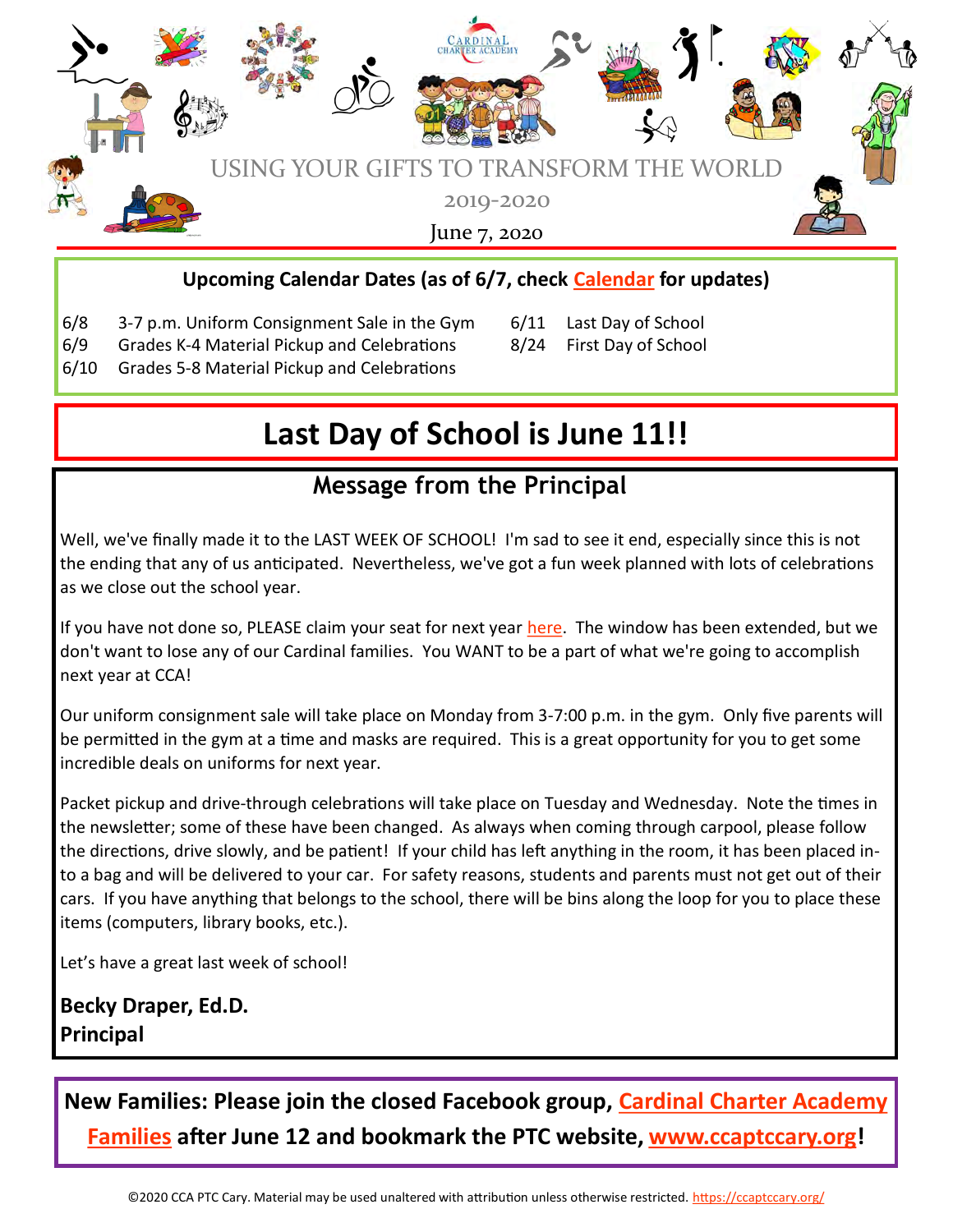

#### **A Note from Mrs. Klingler—New**

My Cardinal Family,

 I have had the tremendous honor to be a part of the Cardinal Charter Academy Community for almost 6 years. During this time, I have had the pleasure to serve as a teacher, dean of students, and assistant principal. I've also had the opportunity to get to know many of you in a different way by being a parent in the building, as well. I've worked with some of the most amazing educators and students in my time here and I'm incredibly blessed to have shared in the school's happenings.

 It is with much thought and excitement that I tell you I have accepted the position of assistant principal at Cardinal Charter Academy at Wendell Falls. I am excited to embark on this new adventure in my professional growth to help open a new school building. I start the position officially on July 1.

 Cardinal has been a home to me for so long and I am truly honored to have served as your assistant principal for the past two years. I appreciate all the support and love that this school family has shown me and each other. My wish is for that to continue as Cardinal continues to grow. This is not how I wanted to say "good-bye". With remote learning, I miss everybody already and this just makes things even harder. I will always treasure my time at Cardinal as a cornerstone for being a building leader. This school is a family, and I wish the best to my family as I move to a different home. Once a Cardinal, Always a Cardinal. I love you all.

-Mrs. Klingler

#### **2020-2021 School Calendar—Updated**

In response to COVID-19, North Carolina changed requirements for public school calendars. Public schools, such as Cardinal Charter, must now include five digital learning days in their school calendars. This past week, our board voted on and passed an updated calendar for the 2020-2021 school year (located at the end of the newsletter and on the PTC website [here\)](https://ccaptccary.org/wp-content/uploads/2020/06/CARD-2020-2021-Calendar-Visual-updated.pdf). Dates have been entered into the live Google calendar [here.](https://calendar.google.com/calendar/r?cid=ngrantcca@gmail.com)

#### **Planning for Next Year—New**

Please read the letter at the end of the newsletter that was sent to families regarding planning for the next school year. The letter highlights what MIGHT happen. Details regarding requirements for opening schools haven't been released yet from the state, however we want our parents to think about what the school year may look like. Cardinal will continue to keep our parents' best interest in mind when planning for next year and will continue communicating with parents throughout the summer.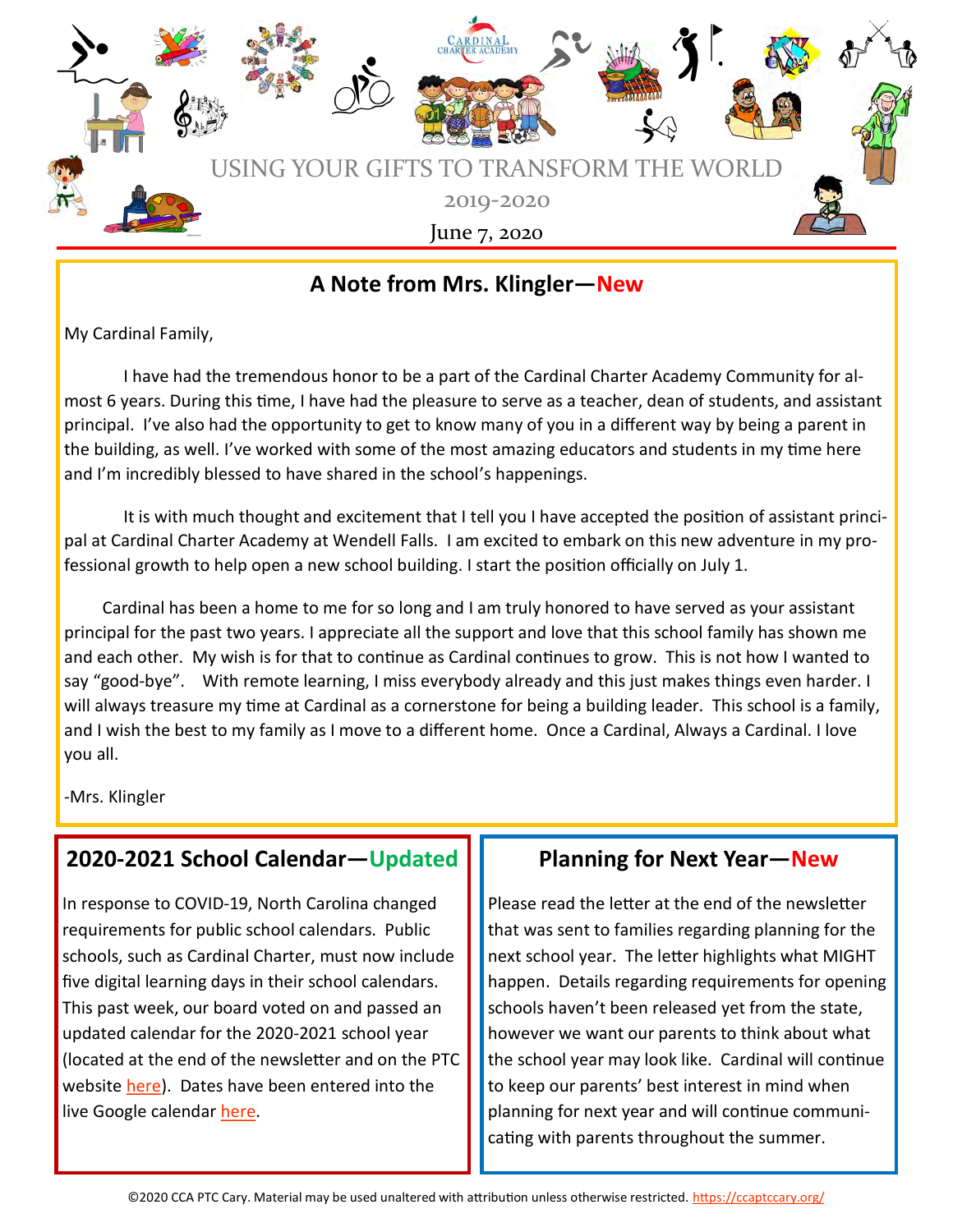

## **Material Pickup and Celebratory Drive-thru—Updated**

Classroom teachers will be distributing students' materials on **June 9 and 10** along with celebrating the end of year with a drive-through pickup. Parents should enter using the carpool loop and display their carpool tags. Your child's things will be brought out to you at the front of the school. Please do not get out of your car. If you have multiple children at the school, all items will be brought out during the first time slot for your family. Items that are not picked up will be discarded. Please see the schedule below for grade-level times:

| June 9            |
|-------------------|
| K—9-9:30          |
| 1—9:30-10         |
| $2 - 10 - 10:30$  |
| $*3 - 10:30 - 11$ |
| *4-11-11:30       |

**June 9 June 10**  $5 - 9 - 9:30$  $6 - 9:30 - 10$  $*7 - 10 - 10:30$  $*8 - 10:30 - 11$ 

**\*Pickup times for these grades have changed.** If you aren't able to come at the new time, please drive through during any of the other time slots.



The cafeteria is FULL! Please come pick up your things!

### **COVID-19 Survey—New**

CSUSA emailed a survey this past week for parents to provide input about opening the school in the fall. A link to the survey may be found below. Please complete it if your family did not receive an emailed version. The survey must be completed by **June 11**.

#### COVID-[19 Survey](https://www.surveymonkey.com/r/CSUSANCSCFall2020)

# **5th and 8th Grade Graduations— Updated**

Due to Covid-19, we will not be having traditional graduation ceremonies. Students in fifth grade will have Zoom graduation ceremonies and eighth grade teachers have put together a slideshow. Specific grade-level information will come from your child's teacher.

We will also hold a drive-through celebratory parade during material pickup. Teachers and administration will be there to wave to and congratulate students. Graduates will receive personalized yard signs and achievement certificates. Please plan to drive through on **June 10** at the appropriate time!

5th grade—9-9:30 8th grade—10:30-11

#### **Return Borrowed Equipment—New**

Any items belonging to Cardinal (computers, library books, etc.) may be dropped off on Tuesday and Wednesday in bins in the carpool loop.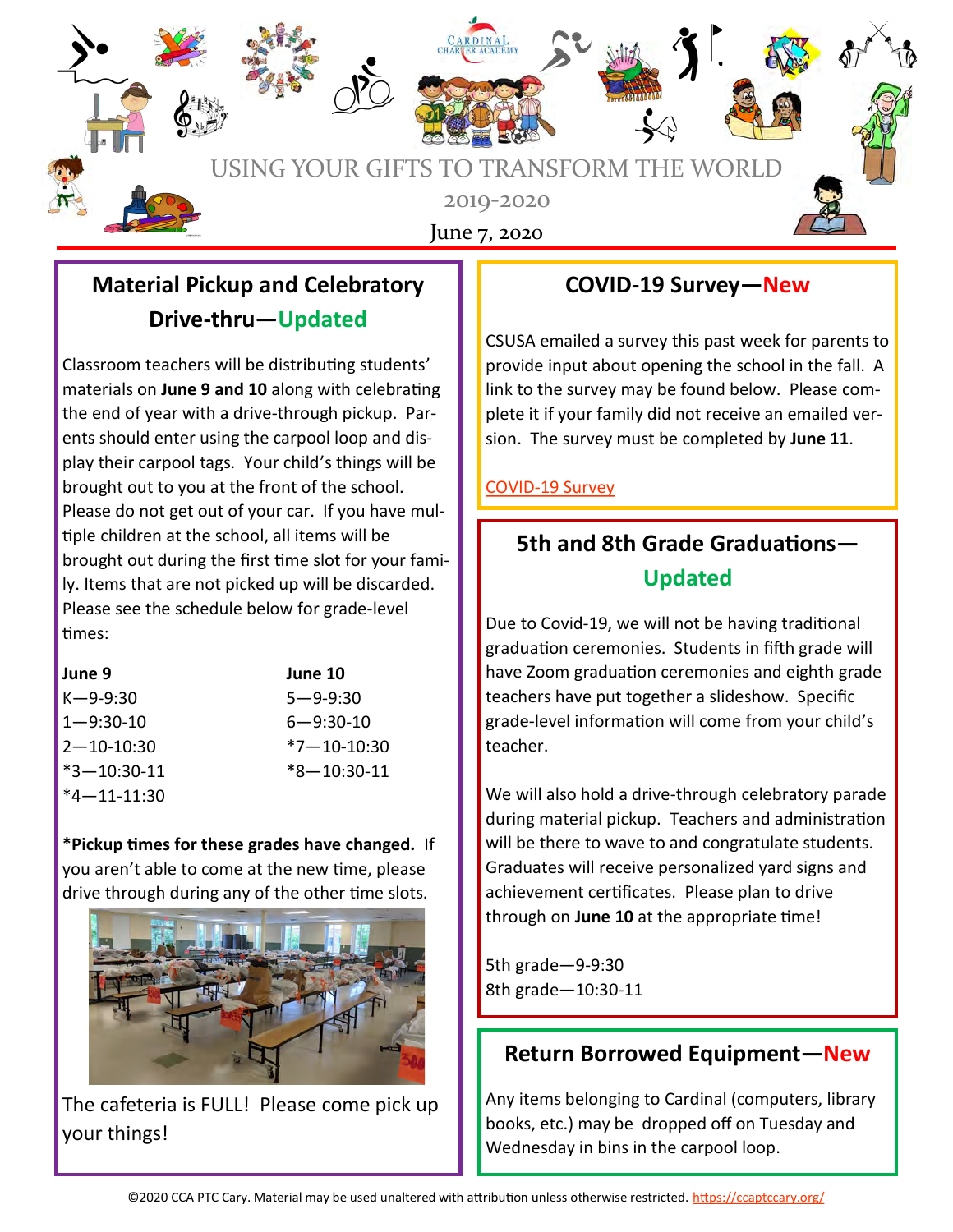

### **Uniform Consignment Sale—Updated**

The used uniform sale will take place tomorrow, **June 8, in the gym**. Social distancing procedures will take place. Only five shoppers will be allowed in the gym at one time and masks are required. Shopper and consignor information are located [here](https://ccaptccary.org/wp-content/uploads/2020/05/UniformSaleDocs2020-1.pdf) on the PTC website. CASH and EXACT CHANGE ONLY!

Shop times on **June 8**:

Volunteers—2 p.m.

CCA Staff—2:30 p.m.

All families—3 p.m.

**\*\*Sign up to volunteer [here!](https://signup.com/go/mLfFXjj)**

\*\*\*The sale will take place in the GYM.





#### **Report Cards—New**

Report cards will be included in your child's pickup bag. If you do not go through carpool for material pickup, you may pick up your child's report card from the office over the summer. Also, our enrollment manager, Matt, can email digital copies. You may email Matt [here.](mailto:mluxenberg@cardinalcharter.org) Report cards will not be mailed home.



#### **Mabel's Labels**

# mabel's labels.

Please be sure to label your child's items and consider purchasing labels from Mabel's Labels. When you shop for labels under Cardinal Charter Academy, the PTC will receive a 20% commission to go towards lost and found supplies and staff appreciation. Mabel's Labels are personalized peel and stick labels that safely go in the laundry, dishwasher, and microwave. They are perfect for school uniforms, water bottles, lunch boxes, backpacks, school supplies, and more! Orders can be placed online [here](https://mabelslabels.com/en_US/fundraising/support/) and ship directly to your home.

#### Craft Zoom with Ms. Hohstadt!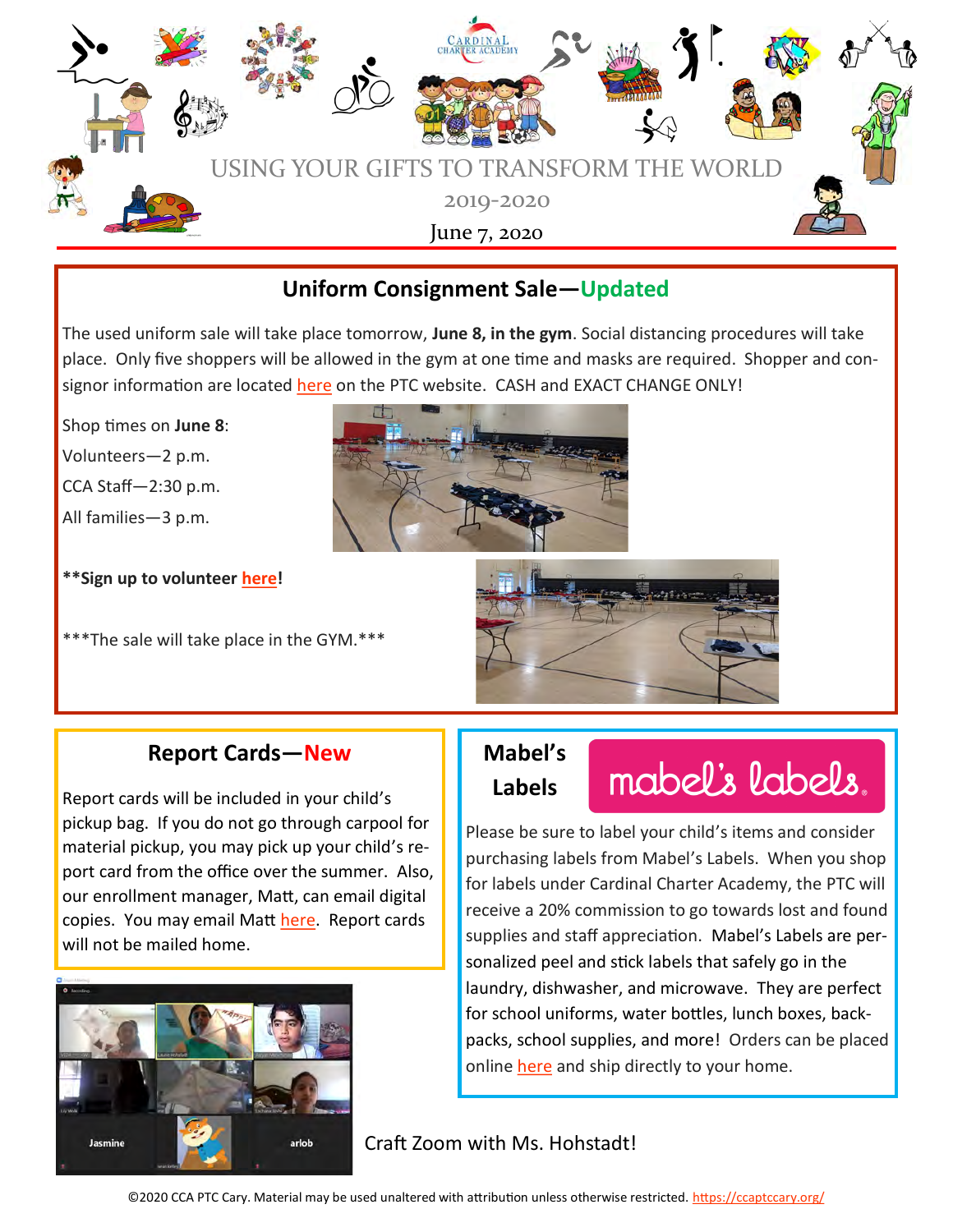

#### **School Supply Kits—Updated**

School supply kits for 2020-2021 will be available to order Monday, June 8 - June 21. Kits are available for grades K-8 with **FREE home delivery!** 

#### [www.shopttkits.com](http://www.shopttkits.com)

Account Code **#62661** Order period: June 8 – June 21

#### **Why School Kits?**

-Get everything your child needs, delivered right to your door, without leaving the house. -Every kit includes hand sanitizer and disinfecting wipes!



### **Field Trip Refunds—Updated**

Refund forms for the eighth-grade DC trip and the fifthgrade Don Lee trip were emailed. Forms for all remaining field trips will be emailed this week.

Forms are specific for each field trip. Parents must fill out the Google form emailed to them regarding field trip refunds. Families may either choose to receive a refund via check or donate their field trip payment to the school's field trip support program. The email will be sent to the email address used when the payment was made in Classy. Thank you for your patience during this process.

Please provide your full mailing address on the form.

#### **School Supply Lists—New**

School supply lists for 2020-2021 may be found [here](https://ccaptccary.org/resources/) on the PTC website.

# **Kickoff to Summer with Nurse Sophie—New**

Nurse Sophie is hosting a kickoff summer lunch on Monday, June 8 at 12:30 p.m. for any Cardinals to join her one last time on Zoom before summer officially starts. Students are welcome to wear their favorite summer attire and share their plans for the summer. Nurse Sophie will be available until 1:30 p.m. in case anyone wants to pop on and visit with her and their fellow Cardinals!

Topic: Kickoff Summer Lunch with Nurse Sophie Time: Jun 8, 2020 12:30 PM

Join Zoom Meeting <https://charterusa.zoom.us/j/5394977178> Meeting ID: 539 497 7178

### **Amazon Smile—New**

Don't forget to shop at [Amazon Smile.](smile.amazon.com/ch/90-1031905) Amazon donates to Triangle Charter Education Association Inc., the governing board for Cardinal Charter.

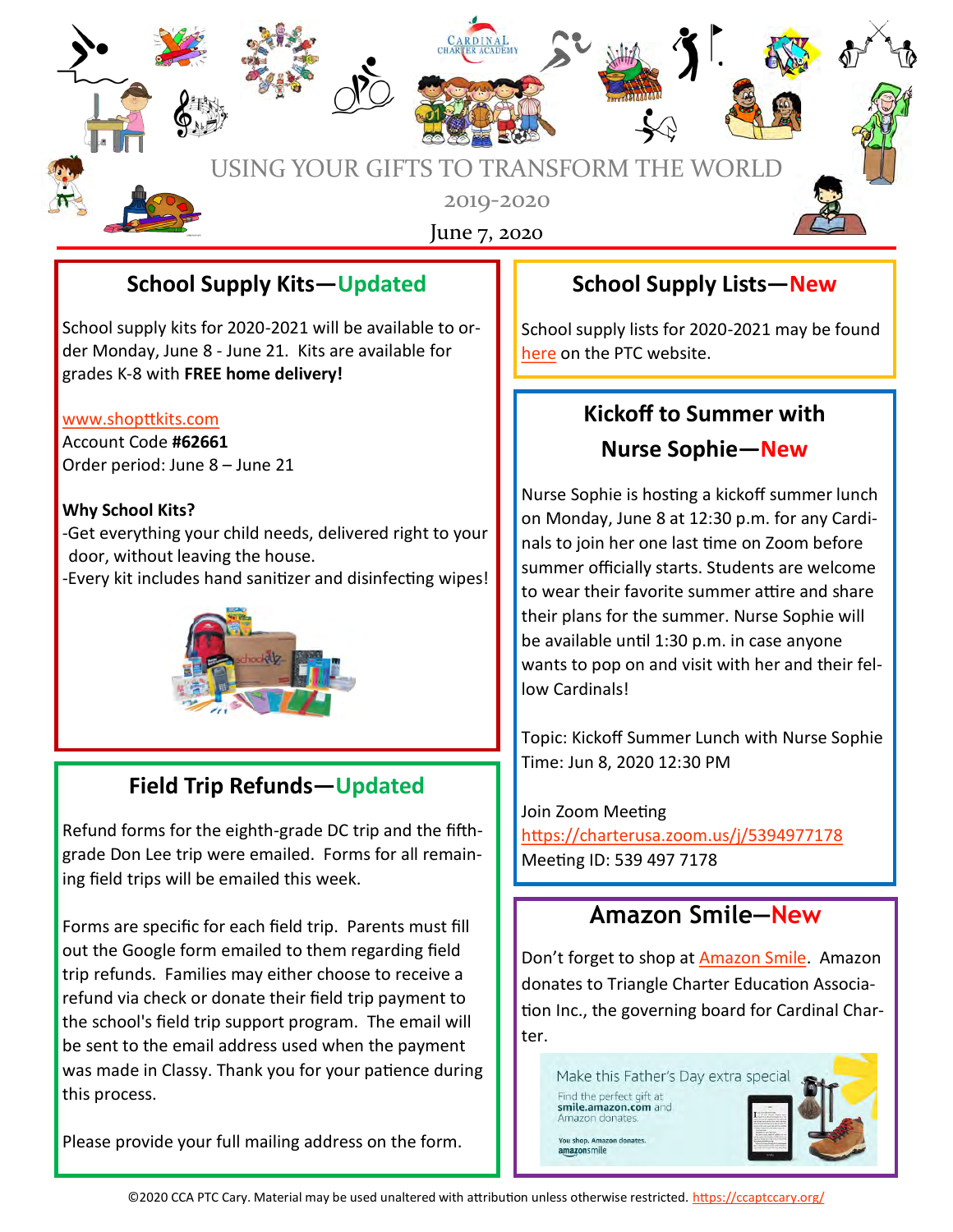![](_page_5_Picture_0.jpeg)

#### **Parent-Organized Bus**

![](_page_5_Picture_2.jpeg)

The signup for the parent-led bus for the 2020-2021 school year has started. The bus stops in West Cary and Mor-

risville. If you are interested in the bus, please join the Facebook group, ["CCA Parent Provided Transportation"](https://www.facebook.com/groups/956627097722854/)  and look for the announcements section.

#### **Mad Science—New**

Mad Science will be offering their hands-on, interactive and inquiry-based programs to kids this summer online with contact-free summer camps and Summer Science Sessions. Camp supplies are provided for pickup at Mad Science, and camp will include building projects, small group discussions, and of course show and tell for the amazing creations! Summer Science Session packs will be shipped, and include summer-long access to project build instructions and extended activity fun in addition to optional LIVE meetups.

Information and registration is available online at [https://triangle.madscience.org/parents](https://triangle.madscience.org/parents-register-c.aspx)-register-c.aspx. Please use code Cardin10 and Mad Science will give back \$10 of each registration to Cardinal.

#### **Re-Enrollment Documents—New**

Re-enrollment documents are now past due. If you plan on returning to the school and have not updated your student's documents in SchoolMint [here,](https://csusa.schoolmint.net/) please do so ASAP. If you have questions please reach out to our Enrollment Manager, Matt Luxenberg, here.

#### **5th Grade History Exhibits—New**

Since we were unable to host our 5th Grade American History Museum as originally planned, teachers decided to move forward with a virtual museum experience instead.

Fifth grade students worked hard on their exhibits since the beginning of May. They were given free rein with the format in which they presented their exhibits. However, they were expected to submit a plan, conduct research using at least three credible online sources, and to submit periodic check-ins on their progress. They were also supposed to include three "artifacts" that might be found in an actual museum exhibit on their topic.

Please take the time to "visit" some of the student exhibits! There are three "sections" of the museum: Westward Expansion, the Industrial Revolution, and the Civil War.

<https://flipgrid.com/90d322a6>

## **Stay Connected!**

There are multiple ways the school and PTC communicates with parents.

[CCA Facebook Page](https://www.facebook.com/CardinalCharter/)

[Instagram](https://www.instagram.com/cardinalcharteracademy/)

[CCA Families Only Facebook Page](https://www.facebook.com/groups/ccafamilies/)

PTC Website: <https://ccaptccary.org/>

![](_page_5_Picture_21.jpeg)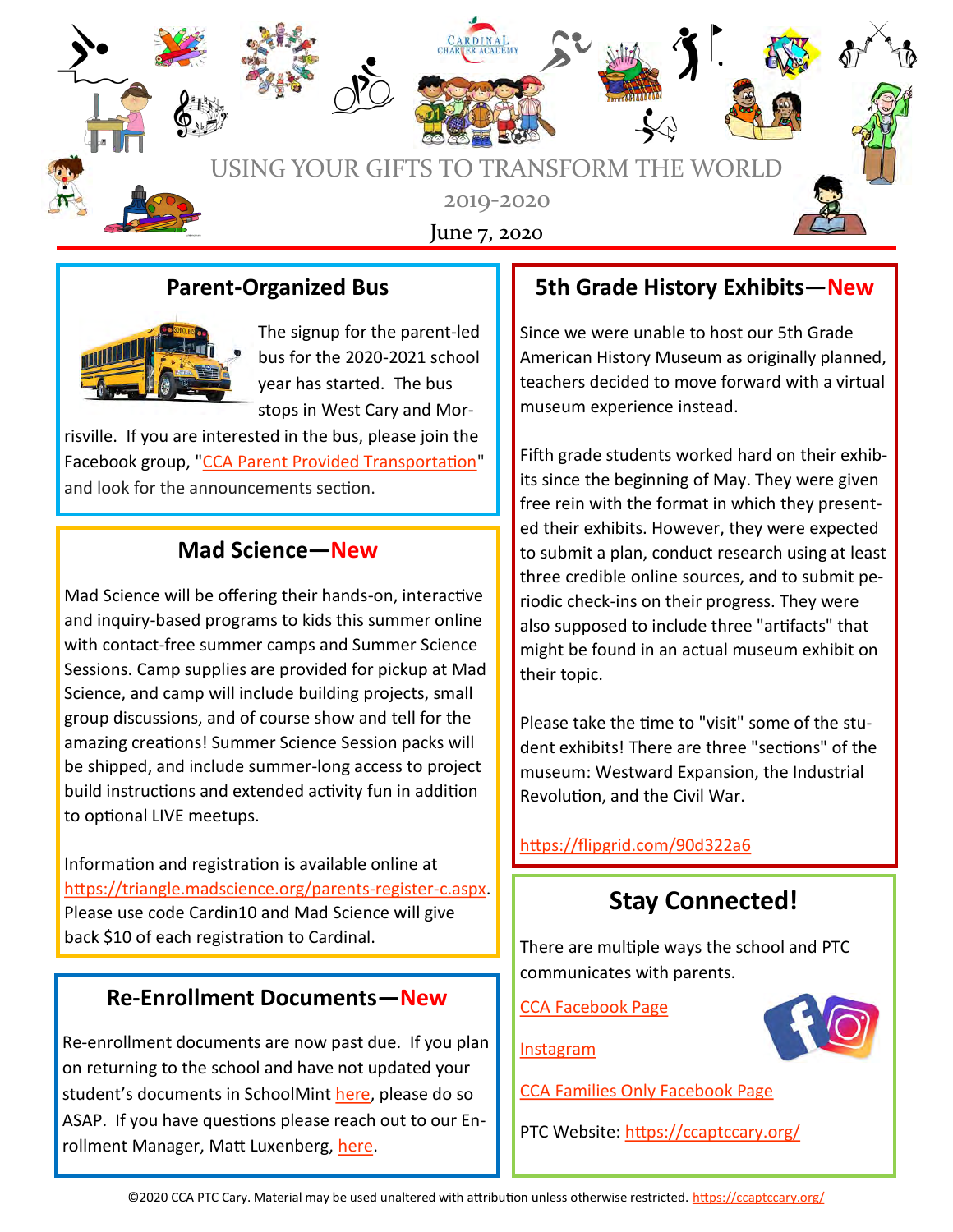![](_page_6_Picture_0.jpeg)

#### **Grading for COVID-19—Updated**

Teachers entered final grades in PowerSchool. Following the guidelines provided by the NC Department of Public Instruction, our teachers used the code NG19 (Not Graded Covid-19) for elementary students and PC19/WC19 (Pass Covid-19/Withdraw Covid-19) for middle school students. Find more information on Covid-19 grading [here.](https://content.govdelivery.com/attachments/NCSBE/2020/04/24/file_attachments/1435111/Slide1.JPG)

#### **Yearbook Orders—Updated**

Yearbooks will be available for pickup this summer at the school. Parents will receive an email and we will post on social media sites when the yearbooks are ready. Printing is delayed due to facilities shutting down due to Covid-19.

The PTC has a limited number of yearbooks still available to order. Yearbooks may be ordered [here.](https://www.classy.org/event/2019-2020-yearbook/e281372)

![](_page_6_Picture_6.jpeg)

Crazy hat day with Ms. Kerr's class!

#### **AIG Resources**

The NC Department of Instruction has put together remote learning resources for AIG students. New resources are added each week [here.](https://www.dpi.nc.gov/students-families/enhanced-opportunities/advanced-learning-and-gifted-education/2020-aig-remote-learning-resources)

#### **Free Meal Sites**

Families who need help finding meals for their children ages 18 and younger can text FOODNC to 877- 877 to locate nearby free meal sites. The texting service is also available in Spanish by texting COMIDA to 877-877.

After entering their address, families will receive a text with the location and serving times for nearby meal sites. Sites have been set up across the state.

Locations offering free meals throughout Wake county are listed [here.](https://www.wcpss.net/domain/16591) You do not have to show ID and children are not required to be present when picking up food.

#### **Uniform Suppliers**

**Lands' End and FlynnO'Hara are our two uniform suppliers.** Sizing events for both companies will take place this summer; more information to come.

**FlynnO'Hara:** In-store and online ordering 8613 Glenwood Ave. Raleigh, NC 27617 [www.flynnohara.com/school/NC057](http://www.flynnohara.com/school/NC057)

**Lands' End:** Online or phone ordering only 1-800-469-2222 [www.landsend.com/school](http://www.landsend.com/school)  School code: 900190042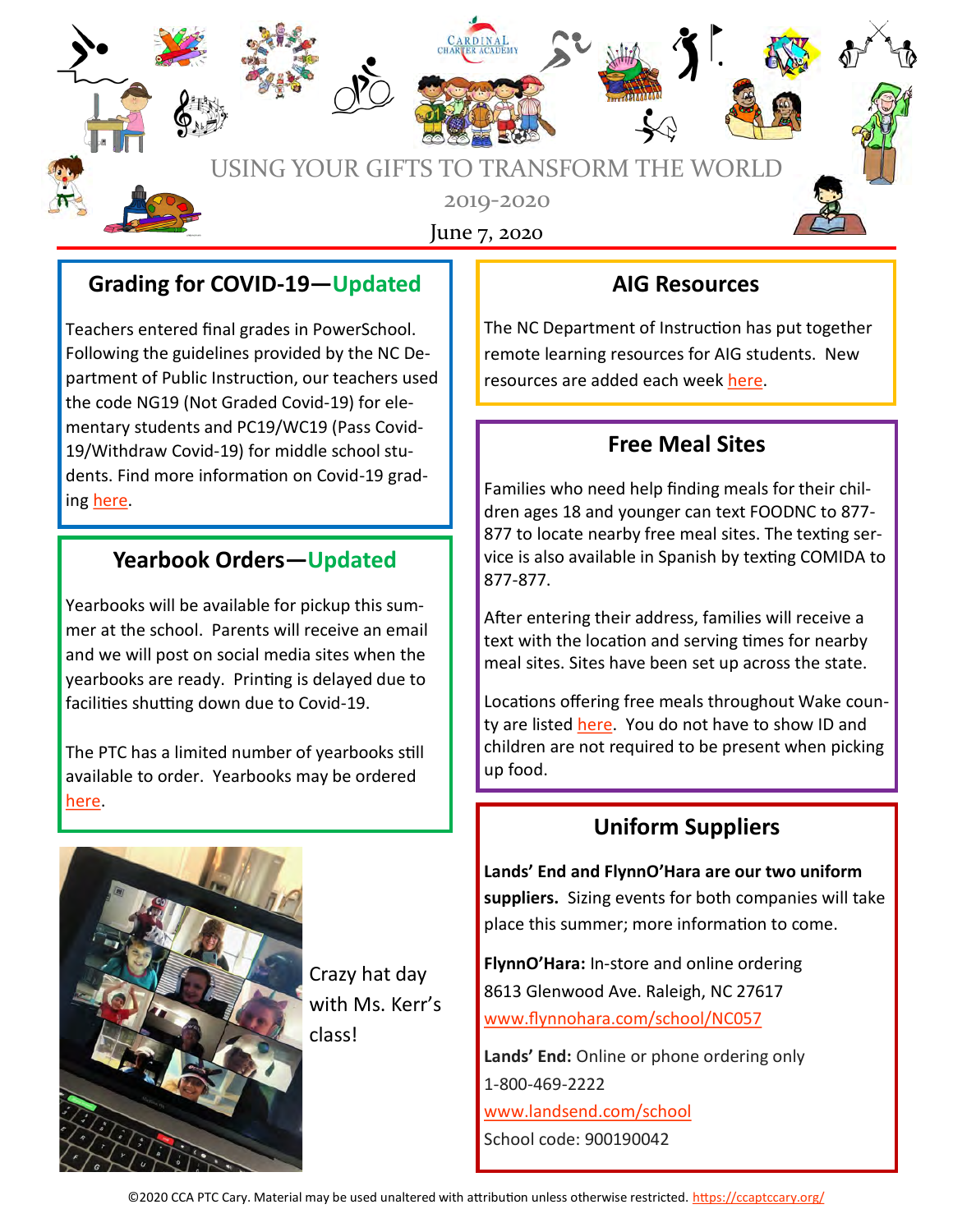![](_page_7_Picture_0.jpeg)

#### **NJHS—New**

Cardinal Charter Academy is proud to be an active chapter of the National Junior Honor Society. Established in 1929, the National Junior Honor Society (NJHS) is one of the nation's premier organizations established to recognize outstanding middle level students. More than just an honor roll, NJHS serves to honor those students who have demonstrated excellence in the areas of Scholarship, Leadership, Service, Character, and Citizenship. These characteristics have been associated with membership in the organization since its beginning in1929.

This year, our NJHS Cardinals served our school and community by volunteering their time and talents at:

Raleigh Food Bank Meals on Wheels and Meals on Wheels Local Churches **Southpoint Academy** Southpoint Academy Angel Tree Donations Jaycee Christmas Parade Brown Bag Ministry CCA Fall Harvest Festival The Christmas Store CCA Athletic Concessions Support Note in the Pocket **CCA** Movie Night Glenaire Retirement Community CCA Sock Hop Local Preschools CCA Cary Christmas Tree Writing notes for the homeless to accompany care packages CCA Cardinal at athletic games Setting up flags at Veterans Memorial CCA Holiday Parade Float

CCA would like to congratulate our NJHS students for their exemplary work this school year!

#### **Rising Seventh Grade Students**

Nife Adewunmi Bonnie Smith Luke Stallings Katie Casanova **Rhima Rolle** Thomas Cole Michael Lychak Graham Bostian Kelsey Snyder Dara Omosaiye **Nicholas Mays** Hannah Hubbell Karsten Sjoblad Omer Hassan Alyssa Murray Daniela Sojo-Fernandez

![](_page_7_Picture_11.jpeg)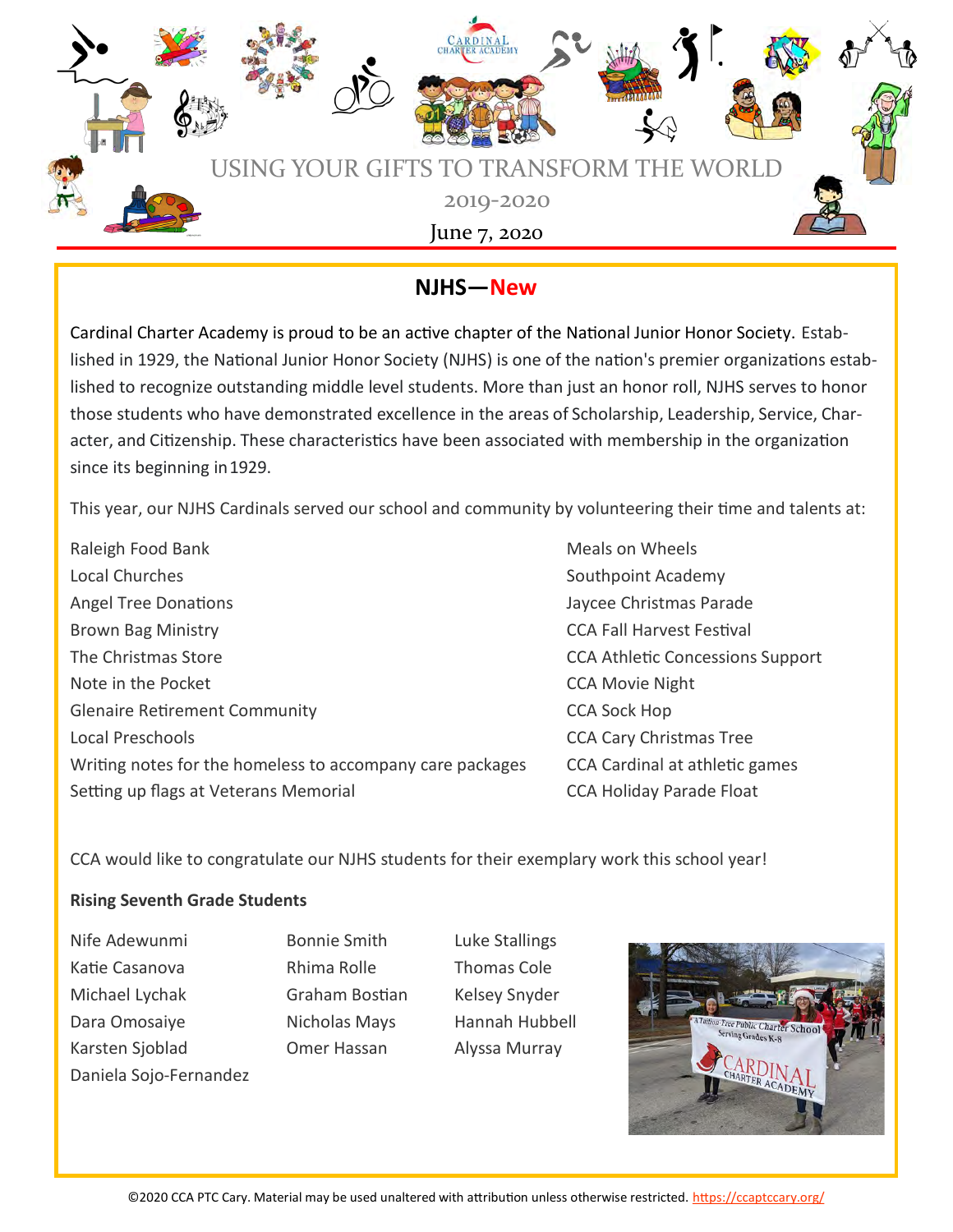![](_page_8_Picture_0.jpeg)

#### **NJHS cont.—New**

#### **Rising Eighth Grade Students**

- Sadhana Vattikuti Jhanisha Kurmana Annabel Balami Rishi Mudunuri Bree Flannery Eli Jones Gavin Darling Kate Bullock Daniella Velazquez Adin Duong Shristi Poudel Jasmine Ly Rose Gaddy Elyse Black Claire Nguyen
	-
- 

![](_page_8_Picture_6.jpeg)

**Rising High School Students** (and the high school they will be attending, if known)

Anushri Wachche—Panther Creek Maryum Irfan—Athens Drive Marley Torsiello—Panther Creek John Holladay—Panther Creek Ezra Lukasik—Athens Drive Mohamed Hassan—Athens Drive Anas Goubar Kennedy Truitt—Athens Drive Brianna Viets—Cary High Jack Gillespie Abigail Sullivan Leah Ward—Josephine D. Clement Early College High School Saeed Siddiqi Connor O'Toole—Athens Drive Tevana Holmes—Cary High Demi Omosaiye—Athens Drive Kaitlyn Bostian—Cary High Anna Bittner—Athens Drive Praghna Hemadri Mason Bostian—Cary High Jocelyn Morgenstein Asha Gupta—Cary Academy Adelyn Gebhardt—Cardinal Gibbons

![](_page_8_Picture_9.jpeg)

![](_page_8_Picture_10.jpeg)

![](_page_8_Picture_11.jpeg)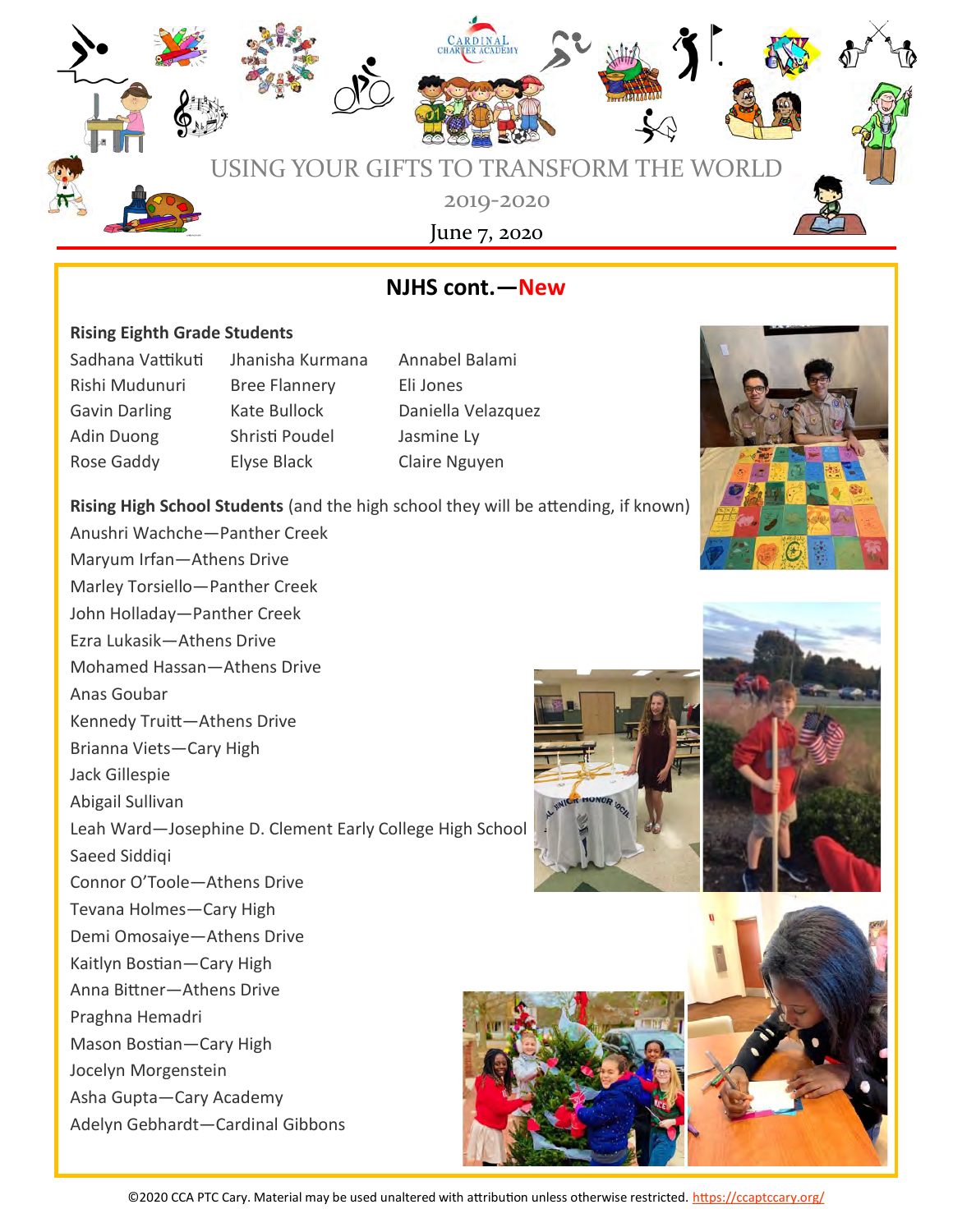![](_page_9_Picture_0.jpeg)

![](_page_9_Picture_1.jpeg)

![](_page_9_Picture_2.jpeg)

![](_page_9_Picture_3.jpeg)

![](_page_9_Picture_4.jpeg)

![](_page_9_Picture_5.jpeg)

![](_page_9_Picture_6.jpeg)

![](_page_9_Picture_7.jpeg)

![](_page_9_Picture_8.jpeg)

![](_page_9_Picture_9.jpeg)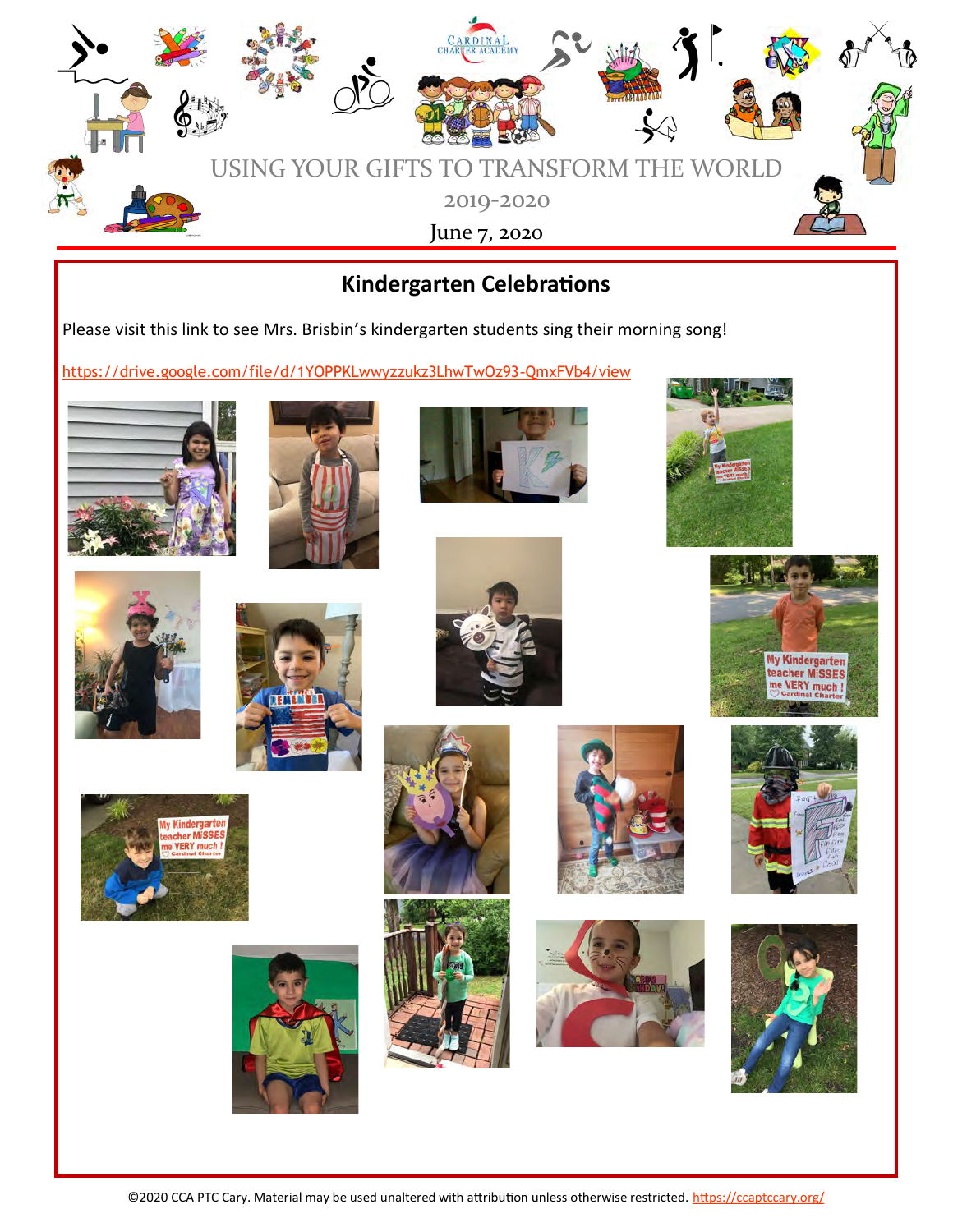![](_page_10_Picture_0.jpeg)

www.cardinalcharter.org

Dear Cardinal Families,

We want to update you on our plans for the fall. While we have been focused on finishing the 19-20 school year strong, we have also been actively looking and thinking ahead to the 20-21 year. As you know from your own experience, information is constantly evolving, but we are working to build plans that are flexible enough to capture and integrate the most up-to-date information as it becomes available. So, while we will be working over the summer to finalize and polish "the plan" for the fall, there are several things that you can expect from us:

- 1. **We will prioritize safety and health**. In order for the mind to learn and grow, the body must be safe and secure. So, we will be starting the school year with enhanced health and safety measures. Below are a few of the considerations we are processing through:
	- a. Students will likely need to wear masks when they return to the building in the fall. If you have a child starting kindergarten in the fall, start practicing with them now!
	- b. Health screenings (including temperature checks and questionnaires) may be performed before admitting students, staff, and guests into the building.
	- c. Movement within the building may be limited (limited rotation of classes, eating in classrooms, one-way hallway traffic, etc.), in order to observe CDC guidelines.
- **2. We are working to offer choices within our school of choice.** As a charter school, we definitely believe in school choice, and since you are one of our families, we would venture to say that you do, too! Because we know families have different thoughts and feelings when it comes to returning to school in the fall, we want to be able to offer you various options for the start of school, so you have the freedom and ability to exercise your options. Some families are ready for their child(ren) to return to the building full-time and resume school in-person. Other families have enjoyed "homeschooling" their child(ren) with the resources and curriculum provided by the school, and they would like to continue to do so in partnership with the school's teachers and staff, at least until a vaccine is available. Still other families would like a model that blends both in-person and remote options, allowing their child(ren) to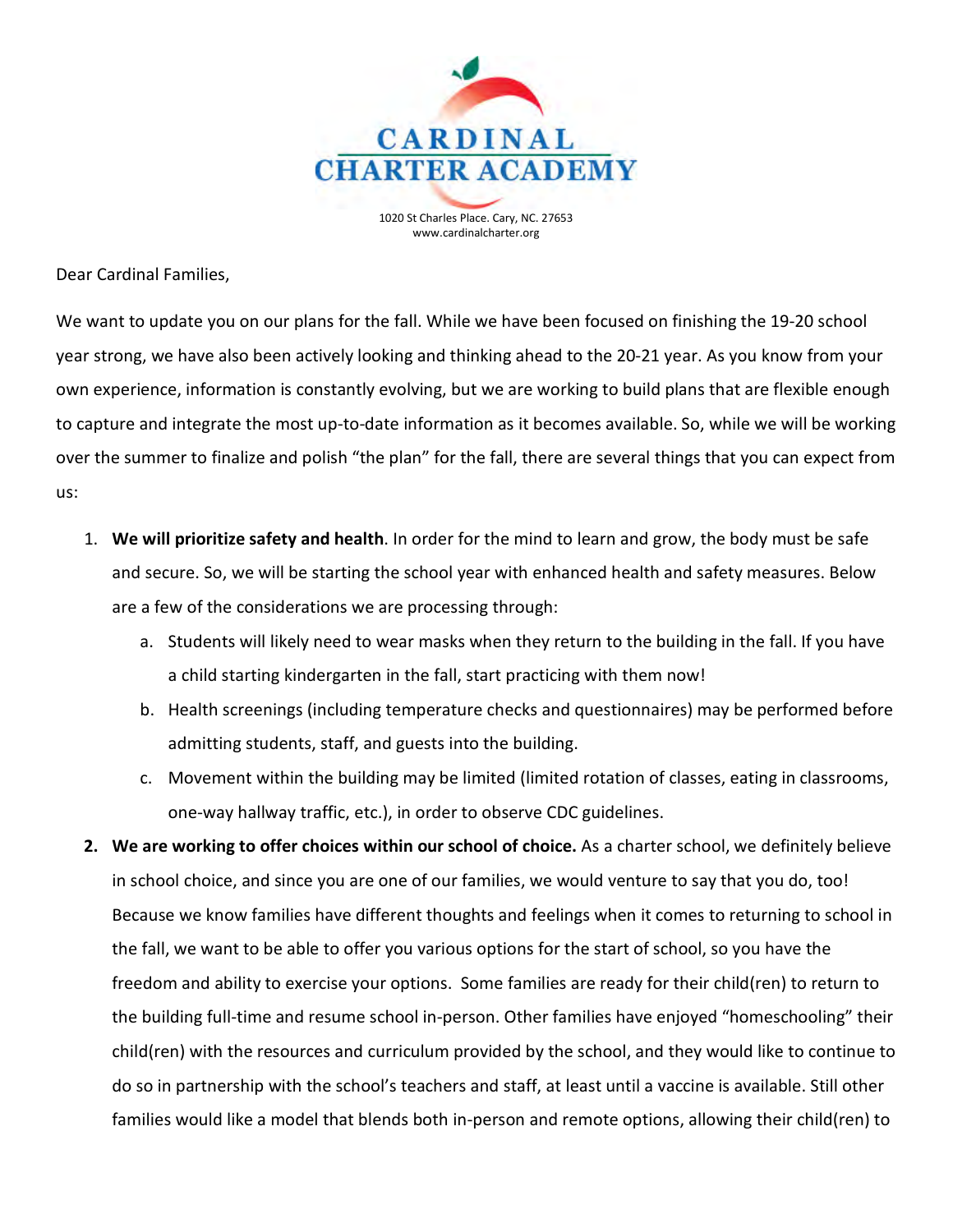attend school in-person a few days and "study from home" the remaining days of the week. With that said, there is some work that we need to do on the state level in terms of ensuring state legislation and NCDPI rules support your ability to exercise your options. Charter Schools USA is working with their lobbyists and partners at the state-level to pave the path forward and allow for greater flexibility and choice.

- **3. You will have a voice.** We need to hear from you, so we know which option (broadly outlined above) most appeals to your family. We also want to know what concerns you have about returning to school in the fall, so we can take your feedback into consideration as we build "the plan**"**. Your feedback will directly inform "the plan" and options we formulate and present back to you. So, we would like for you to complete the brief survey sent to all families. Please respond to that survey and give us your honest feedback.
- **4. We will have more specifics about "the plan" for you at the end of June/beginning July.** Once we receive your family's feedback, the school's remote learning plan and re-entry plan will be crafted in mid-June. It will then go before the school's Board of Directors for approval during their July meeting. Once approved by the Board, we will begin communicating the plan broadly and publicly to you, our families, and our community.

We want to take this opportunity to thank each and every one of you. We know this year has been full of unexpected surprises, but we, as a school, feel so fortunate to have you as a partner. Our school is better because you are a part of our school family. We need your continued partnership and support as we plan for and head into next year. Please give us your best thinking and voice, as we move forward together in seeking to provide our students with the best educational experience possible.

Putting Students First,

Becky Draper, Ed.D.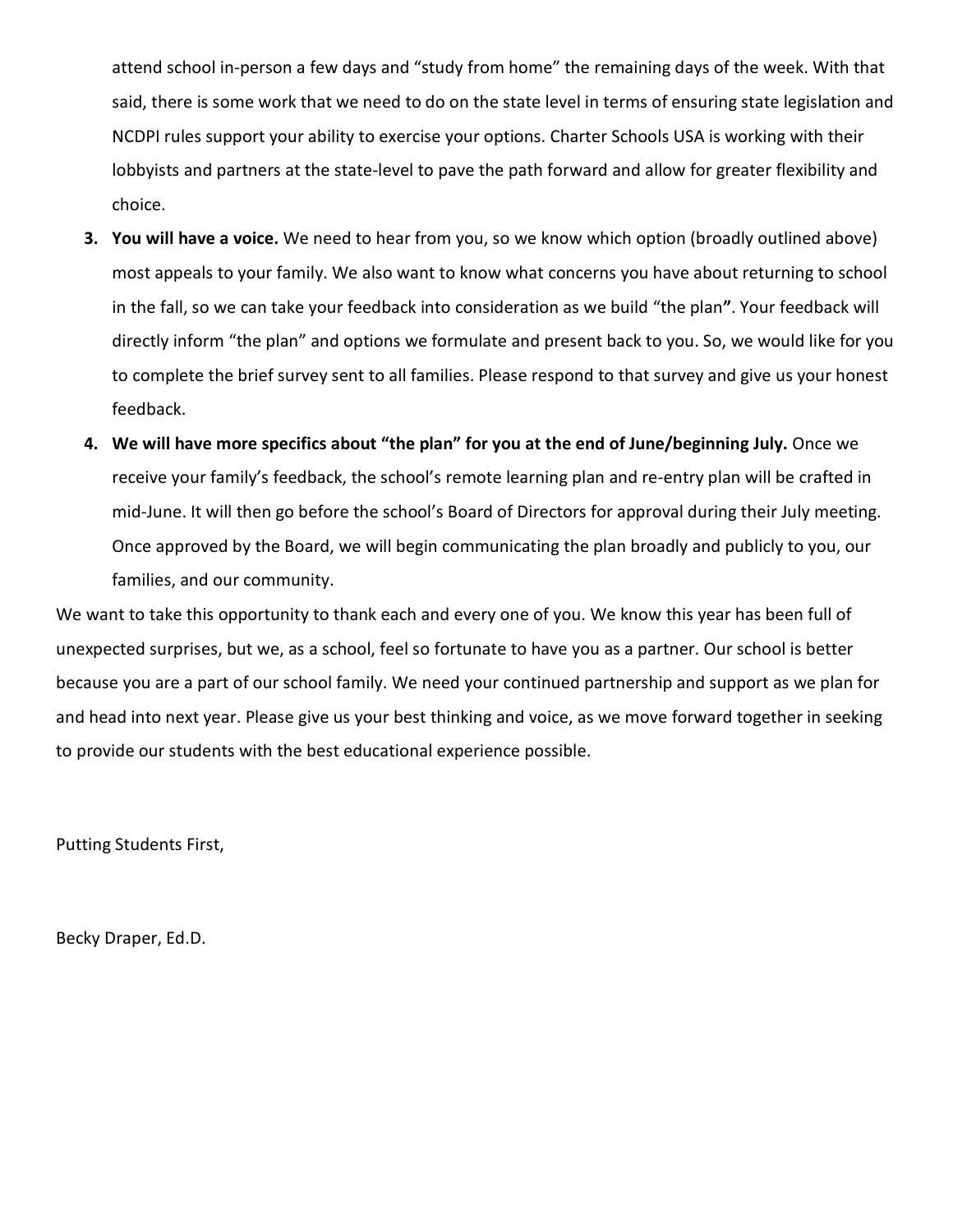![](_page_12_Picture_0.jpeg)

# #SAVEASUMMERDAY & Skip the Store

# WWW.SHOPTTKITS.COM

Use Account: 62661 Order Online by: 6/21/2020

# **NOW with FREE home delivery!**

# **Don't forget to order your supplies!**

**Every kit includes hand sanitizer and disinfecting wipes.**

![](_page_12_Picture_7.jpeg)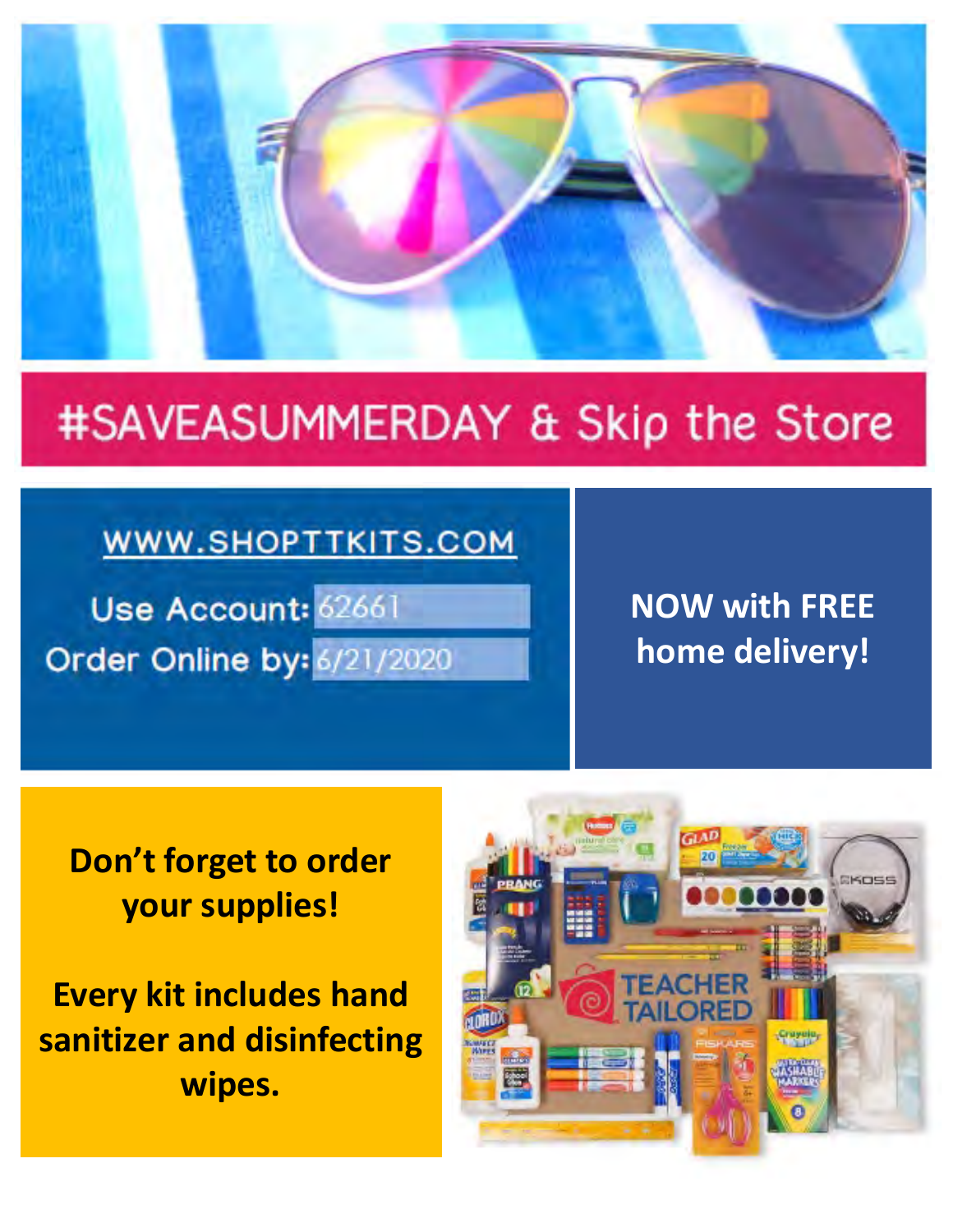## **Cardinal Charter Academy**

#### **2020-2021 School Calendar**

#### **Legend**

![](_page_13_Figure_3.jpeg)

Oct. 23: Fall Break Nov. 11: Veterans Day Nov. 25-27: Thanksgiving Break Dec. 21-Jan. 3: Winter Break Jan. 18: MLK, Jr. Day Feb. 15: Presidents Day Mar. 29-Apr. 4: Spring Break May 31: Memorial Day

#### **Teacher Workdays (no school for students)** Aug. 10-14 NTI (new staff) Aug. 17-21 RTO Sep. 28 Oct. 22 Jan. 19 Feb. 12 Mar<sub>12</sub> Apr. 5 May 10 June 11

|                                  | August 2020                                           | September 2020                                                      | Octob                          |
|----------------------------------|-------------------------------------------------------|---------------------------------------------------------------------|--------------------------------|
|                                  | SMTWTFS<br>1                                          | SMTWTFS<br>$2 \quad 3 \quad 4 \quad 5$<br>1                         | S M T W                        |
| CARDINAL                         |                                                       |                                                                     |                                |
| <b>CHARTER ACADEMY</b>           | 2 3 4 5 6 7 8                                         | 6 7 8 9 10 11 12 4 5 6 7                                            |                                |
|                                  | 9 10 11 12 13 14 15                                   | 13 14 15 16 17 18 19                                                | 11 12 13 14                    |
|                                  | 16 17 18 19 20 21 22                                  | 20 21 22 23 24 25 26                                                | 18 19 20 21                    |
|                                  | 23 2 25 26 27 28 29                                   | 27 28 29 30                                                         | 25 26 27 28                    |
|                                  | 30 31                                                 |                                                                     |                                |
| November 2020                    | December 2020                                         | January 2021                                                        | Februa                         |
| SMTWTFS                          | SMTWTF<br>$\mathsf{S}$                                | SMTWTFS                                                             | S M T W                        |
| 1 2 3 4 5<br>6<br>$\overline{7}$ | 2 <sub>3</sub><br>$\overline{4}$<br>5<br>$\mathbf{1}$ | $\overline{2}$<br>$\mathbf{1}$                                      | $1 \quad 2 \quad 3$            |
| 8 9 10 11 12 13 14               | 8 9 10 11 12<br>6 7                                   | 8<br>$3 \quad 4 \quad 5$<br>9<br>$6\overline{6}$<br>$7\overline{ }$ | 7 8 9 10                       |
| 15 16 17 18 19 20 21             | 13 14 15 16 17 18 19                                  | 10 11 12 13 14 15 16                                                | 14 15 16 17                    |
| 22 23 24 25 26 27 28             | 20 21 22 23 24 25 26                                  | 17 <mark>18 19 20</mark> 21 22 23                                   | 21 22 23 24                    |
| 29 30                            | 27 28 29 30 31                                        | 24 25 26 27 28 29 30                                                | 28                             |
|                                  |                                                       | 31                                                                  |                                |
| <b>March 2021</b>                | <b>April 2021</b>                                     | May 2021                                                            | Jul                            |
| SMTWTFS                          | T W T F S<br>S M                                      | SMTWTFS                                                             | S M T W                        |
| 1 2 3 4 5<br>6                   | $1\quad2\quad3$                                       | $\mathbf{1}$                                                        | $\overline{2}$<br>$\mathbf{1}$ |
| 7 8 9 10 11 12 13                | $4 \overline{5}$<br>6 7<br>8 9 10                     | 2 3 4 5 6 7 8                                                       | 6 7 8 9                        |
| 14 15 16 17 18 19 20             | 11 12 13 14 15 16 17                                  | 9 10 11 12 13 14 15                                                 | 13 14 15 16                    |
| 21 22 23 24 25 26 27             | 18 19 20 21 22 23 24                                  | 16 17 18 19 20 21 22                                                | 20 21 22 23                    |
| 28 29 30 31                      | 25 26 27 28 29 30                                     | 23 24 25 26 27 28 29                                                | 27 28 29 30                    |
|                                  |                                                       | $20 \times 21$                                                      |                                |

|                                                                              | August 2020                                                | September 2020                                               | October 2020                     |
|------------------------------------------------------------------------------|------------------------------------------------------------|--------------------------------------------------------------|----------------------------------|
|                                                                              | W T<br>F<br>S<br>S.<br>M T                                 | S M T<br>M<br>T<br>S<br>F                                    | SMTWT<br>S<br>F                  |
|                                                                              | 1                                                          | 3<br>$\mathbf{1}$<br>$\overline{2}$<br>$\overline{4}$<br>- 5 | 2 <sub>3</sub><br>$\mathbf{1}$   |
|                                                                              |                                                            |                                                              |                                  |
| CARDINAL                                                                     | $\overline{2}$<br>3 4 5 6 7 8                              | 8 9 10 11 12<br>6<br>7 <sup>1</sup>                          | 4 5 6 7 8 9 10                   |
| <b>CHARTER ACADEMY</b>                                                       | 9 10 11 12 13 14 15                                        | 13 14 15 16 17 18 19                                         | 11 12 13 14 15 16 17             |
|                                                                              | 16 17 18 19 20 21 22                                       | 20 21 22 23 24 25 26                                         | 18 19 20 21 22 23 24             |
|                                                                              | 23 2 25 26 27 28 29                                        | $27$ 28 29 30                                                | 25 26 27 28 29 30 31             |
|                                                                              | 30 31                                                      |                                                              |                                  |
| November 2020                                                                | December 2020                                              | January 2021                                                 | February 2021                    |
| <sub>S</sub><br>S M<br>W<br>F<br>Τ                                           | S M T<br><sub>S</sub><br>W<br>F                            | SMTWT<br>- F<br><sub>S</sub>                                 | S<br>S.<br>M<br>T W<br>E<br>T    |
| $\overline{2}$<br>$\mathbf{3}$<br>4 5<br>6<br>$\overline{7}$<br>$\mathbf{1}$ | 2<br>$\mathbf{3}$<br>$\overline{4}$<br>$\mathbf{1}$<br>- 5 | 2                                                            | 2 3 4 5 6<br>$\mathbf{1}$        |
| 8 9 10 11 12 13 14                                                           | 6 7 8 9 10 11 12                                           | 8<br>$3 \quad 4 \quad 5$<br>6<br>$\overline{7}$<br>9         | 9 10 11 12 13<br>7 8             |
| 15 16 17 18 19 20 21                                                         | 13 14 15 16 17 18 19                                       | 10 11 12 13 14 15 16                                         | 15 16 17 18 19 20<br>14          |
| 22 23 24 25 26 27 28                                                         | 20 21 22 23 24 25 26                                       | 17 18 19 20 21 22 23                                         | 21 22 23 24 25 26 27             |
| 29 30                                                                        | 27 28 29 30 31                                             | 24 25 26 27 28 29 30                                         | 28                               |
|                                                                              |                                                            | 31                                                           |                                  |
| <b>March 2021</b>                                                            | <b>April 2021</b>                                          | <b>May 2021</b>                                              | <b>June 2021</b>                 |
| S M<br>T W T<br>S<br>F                                                       | S M<br>T W<br>S<br>-F                                      | SMTWTFS                                                      | S M<br>W<br>- S<br>F<br>$\top$   |
| 2 3 4 5<br>$\mathbf{1}$<br>- 6                                               | 2<br>3<br>1                                                | $\mathbf{1}$                                                 | 2 3 4 5<br>$\mathbf{1}$          |
| 7 8 9 10 11 12<br>13                                                         | 8<br>9 10<br>-5<br>6<br>- 7                                | 2 3 4 5 6 7 8                                                | 6 7<br>8<br>9 <sup>1</sup><br>12 |
| 14 15 16 17 18 19 20                                                         | 11 12 13 14 15 16 17                                       | 9 <sup>1</sup><br>10 11 12 13 14 15                          | 13 14 15 16 17 18 19             |
| 21 22 23 24 25 26 27                                                         | 18 19 20 21 22 23 24                                       | 16 17 18 19 20 21 22                                         | 20 21 22 23 24 25 26             |
|                                                                              |                                                            |                                                              |                                  |

*[Calendar Template](http://www.calendarlabs.com/calendar-template) © www.calendarlabs.com* **Make-up Days:** Sep. 28 and Mar. 12 **Digital Learning Days:** Oct. 21, Nov. 24, Dec. 18, Feb. 11, Mar. 26 **Report Cards:** Oct. 30, Jan. 22, Apr. 6 (Students work from home on digital learning days)

30 31